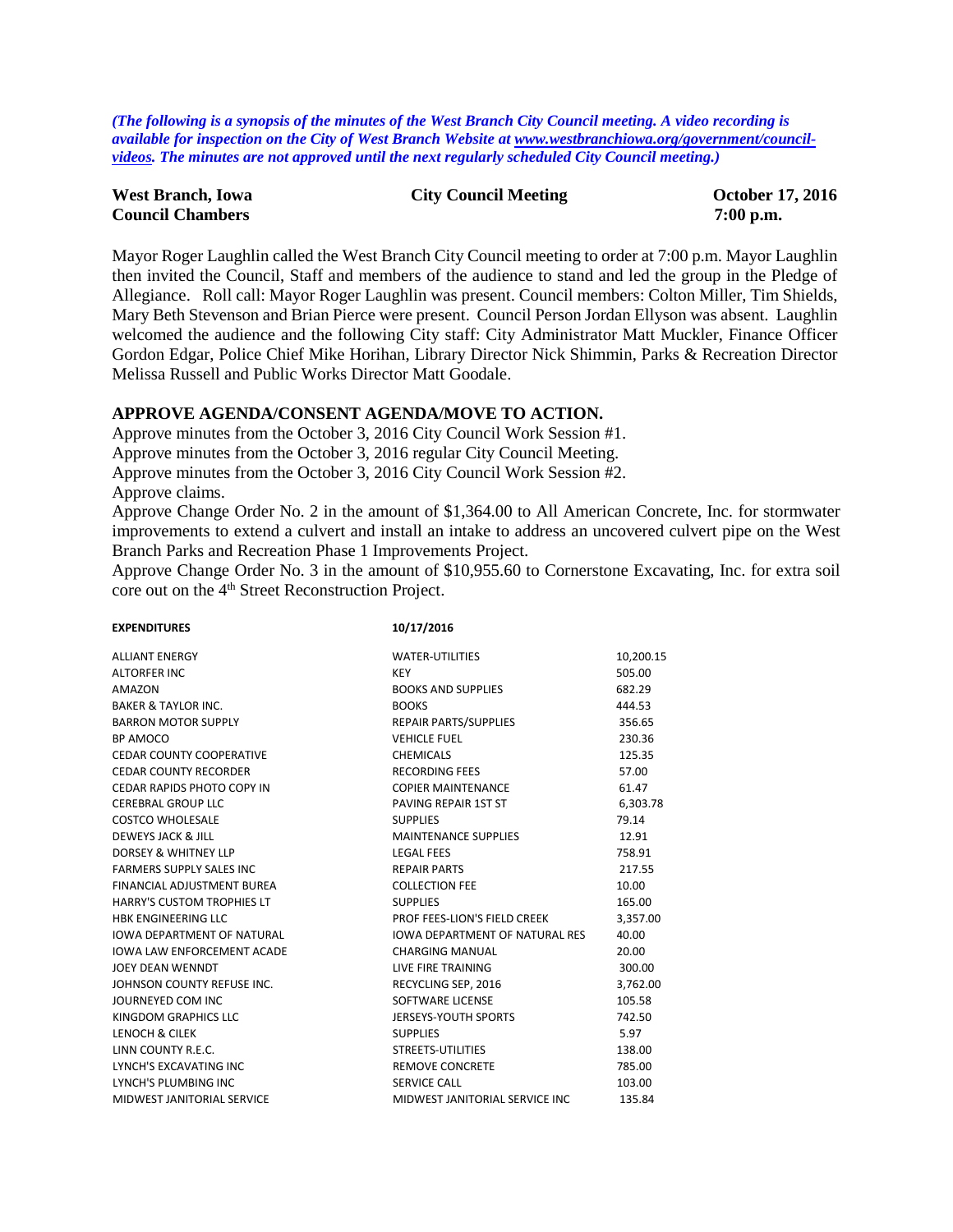| <b>OASIS ELECTRIC LLC</b>           | SERVICE CALL                         | 87.97               |
|-------------------------------------|--------------------------------------|---------------------|
| OLSON, KEVIN D                      | <b>LEGAL SERVICES</b>                | 1,500.00            |
| PLASTIC RECYCLING OF IOWA           | <b>TRASH RECEPTACLES</b>             | 344.50              |
| PLUNKETT'S PEST CONTROL IN          | PLUNKETT'S PEST CONTROL INC          | 142.77              |
| PORT 'O' JONNY INC.                 | <b>PARK &amp; REC - SERVICE</b>      | 174.00              |
| <b>QUALITY ENGRAVED SIGNS</b>       | <b>OFFICE SUPPLIES</b>               | 19.96               |
| QUILL CORP                          | <b>SUPPLIES</b>                      | 53.17               |
| S & S FLATWORK LLC                  | <b>CURB &amp; GUTTER N DOWNEY</b>    | 7,430.00            |
| SHIMMIN, NICK                       | LUNCH-TRAINING                       | 52.65               |
| <b>STATE HYGIENIC LAB</b>           | <b>WATER ANALYSIS</b>                | 25.00               |
| <b>SUMMIT COMPANIES</b>             | SERVICE CALL-RECHARGE FIRE EXT       | 89.00               |
| TOYNES IA. FIRE TRK.SERV            | <b>SERVICE CALL</b>                  | 3,704.03            |
| TRANS-IOWA EQUIPMENT INC            | <b>EQUIPMENT REPAIR PARTS</b>        | 742.64              |
| TRUGREEN PROCESSING CENTER          | LAWN SERVICE LIONS FIELD             | 220.00              |
| WEST BRANCH COMMUNITY SCHO          | <b>TRASPORTATION-SUMMER PROGRAMS</b> | 2,721.60            |
| <b>WEST BRANCH REPAIRS</b>          | <b>EQUIPMENT REPAIR</b>              | 793.31              |
| <b>WEX BANK</b>                     | <b>VEHICLE FUEL</b>                  | 1,161.46            |
| <b>TOTAL</b>                        |                                      | 48,967.04           |
| <b>PAYROLL</b>                      |                                      | 10/7/2016 39,649.15 |
|                                     |                                      |                     |
| <b>PAID BETWEEN MEETINGS</b>        |                                      |                     |
| <b>BRIDGES, THEODORE</b>            | <b>FLAG FOOTBALL REF</b>             | 25.00               |
| <b>F &amp; B COMMUNICATIONS INC</b> | <b>WEB HOST SERVICE</b>              | 29.95               |
| KNOOP, MITCHELL                     | <b>FLAG FOOTBALL REF</b>             | 50.00               |
| BORASH, DIANA                       | <b>UTILITY REFUND</b>                | 27.50               |
| PEDERSEN, DALYN                     | <b>FLAG FOOTBALL REF</b>             | 50.00               |
| <b>SCHIELE, BRETT</b>               | <b>FLAG FOOTBALL REF</b>             | 25.00               |
| THOMPSON, ZACH                      | <b>FLAG FOOTBALL REF</b>             | 25.00               |
| <b>UPS</b>                          | SEWER-SHIPPING                       | 41.89               |
| US BANK EQUIPMENT FINANCE           | <b>COPIER LEASE</b>                  | 300.80              |
| <b>TOTAL</b>                        |                                      | 575.14              |
| <b>GRAND TOTAL EXPENDITURES</b>     |                                      | 89,191.33           |
| <b>FUND TOTALS</b>                  |                                      |                     |
| 001 GENERAL FUND                    |                                      | 39,892.96           |
| 022 CIVIC CENTER                    |                                      | 317.67              |
| 031 LIBRARY                         |                                      | 7,912.41            |
| 110 ROAD USE TAX                    |                                      | 18,237.78           |
| 112 TRUST AND AGENCY                |                                      | 4,244.08            |
| 312 DOWNTOWN EAST REDEVELOPMENT     |                                      | 57.00               |
| 600 WATER FUND                      |                                      | 8,158.31            |
| 610 SEWER FUND                      |                                      | 7,014.12            |
| <b>740 STORM WATER UTILITY</b>      |                                      | 3,357.00            |
| <b>GRAND TOTAL</b>                  |                                      | 89,191.33           |

Motion by Shields, second by Pierce to approve agenda/consent agenda. AYES: Shields, Pierce, Stevenson, Miller. Motion carried.

#### **COMMUNICATIONS/OPEN FORUM**

Parks & Recreation Director Melissa Russell announced that Trick or Treat Night will be held on Monday, October 31 from 5:00 p.m. to 8:00 p.m. She also said that the Annual Chile Supper will be held that night at the Fire Department from 5:00 p.m. to 7:30 p.m. and that the costume contest will be held at 6:00 p.m.

National Park Service Superintendent Pete Swisher announced there would be a short meeting at the Hoover House on October 25 at 10:00 a.m. to review the NPS storm water mitigation effort. They will review what task orders have been issued, the direction the park is taking and the time line for accomplishing the goals.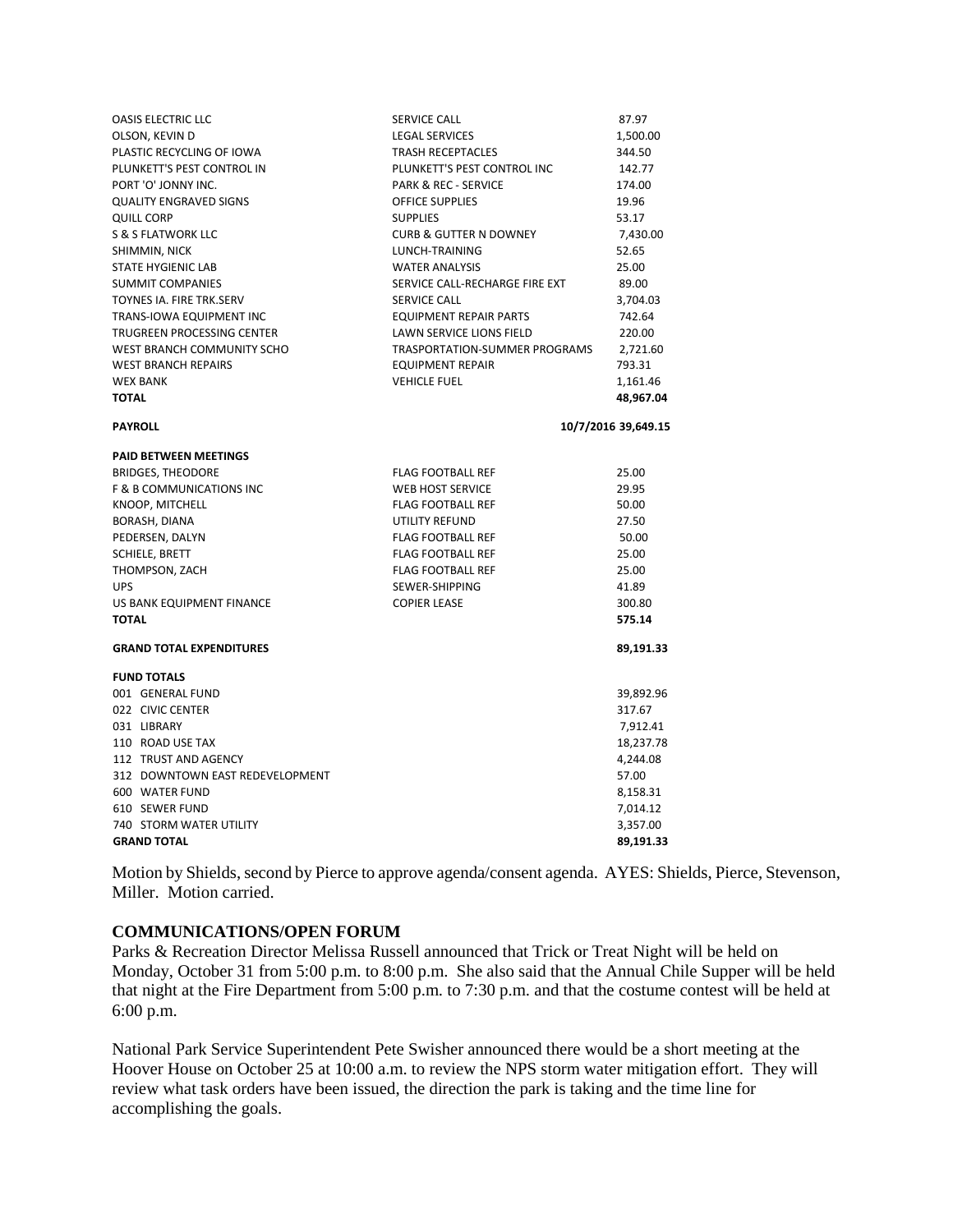# **PUBLIC HEARING/NON-CONSENT AGENDA**

# Kevin Rogers, Executive Director, Community Development Group (CDG)

Rogers spoke about the numerous activities planned for Christmas Past, planned for December 3-4, 2016. There will be a large number of craft vendors presenting their merchandise, horse drawn carriage rides, as well as movies, children's activities and other events. Mayor Laughlin will be reading "Twas the night before Christmas" on a couple of occasions at the National Park Service Visitors Center. Rogers also claimed that the recent Fall Fest held by CDG was a great success and a profitable event.

### Brian Boelk, HBK Engineering – Lions Field Creek Restoration Project

Vanessa Fixmer-Oraiz, representing HBK, presented options for the council to consider in the Lions Field Creek Restoration Project. HBK asked Council for guidance on where to locate the mow strips and how the city would like to designate the property boundaries for the homeowners. Fixmer-Oraiz would reported that another meeting with the homeowners would take place to present the Council's plan. Council provided the following feedback: 1) Sheds and fence will need to be moved back on to homeowner's property, 2) They prefer the design with the vegetative buffer located along the streambank, 3) The City will mow from the vegetative buffer all the way to the property line, and 4) the City will locate and demarcate the property lines (potentially every  $2<sup>nd</sup>$  or  $3<sup>rd</sup>$  house).

Second Reading of Ordinance 743, Amending Title Chapter 92 "Water Rates."/Move to action. Motion by Shields, second by Pierce to postpone the Second Reading of Ordinance 743 to the next meeting. AYES: Shields, Pierce, Miller, Stevenson. Motion carried.

Resolution 1521, approving fiscal year 2015-2016 Street Finance Report./Move to action. Motion by Miller, second by Stevenson, to approve Resolution 1521. AYES: Miller, Stevenson, Pierce, Shields. Motion carried.

City Engineer Dave Schechinger – Cost Estimates for Beranek Park Parking Lot Project, street improvements on N. 1<sup>st</sup> Street and N. 2<sup>nd</sup> Street between Main and Green, and sidewalk and stormwater improvements on the north side of the 100 block of East Main Street.

Dave Schechinger presented the following cost estimates: Beranek Park Parking lot - \$293,000 (this amount should be increased due to the written building estimate received), 1<sup>st</sup> Street Improvements -\$228,000, 2<sup>nd</sup> Street Improvements - \$265,000, Sidewalk Phase 4 - \$164,000, and Foster St. Sidewalk Improvements - \$61,000. There was much discussion on the need for the various projects and the demands made by property owners for compensation. It was felt the Beranek Park project was becoming too expensive and alternatives should be considered.

# City Administrator Matt Muckler - FY17 Capital Improvement Projects

Matt Muckler discussed the CIP projects and the options available to utilize existing CIP dollars. There was discussion on how to reduce the scope of the projects as well as reprioritize the current project list. A majority of Council stated that the Beranek Parking Lot project is less important than the Main Street Sidewalk Phase 4 Project and Orange Street,  $4<sup>th</sup>$  to  $5<sup>th</sup>$ . There was also support for making the Foster Street Sidewalk a higher priority project. There was support for funding the Beranek Parking Lot Project with any funds that might be available with the park bond after the park space in Pedersen Valley is completed.

### Resolution 1522, approving engineering services agreement with Veenstra & Kimm, Inc. for the Beranek Parking Lot Project./Move to action.

Motion by Miller, second by Stevenson to postpone approval of Resolution 1522 to sometime in the future. AYES: Miller, Stevenson, Pierce, Shields. Motion carried.